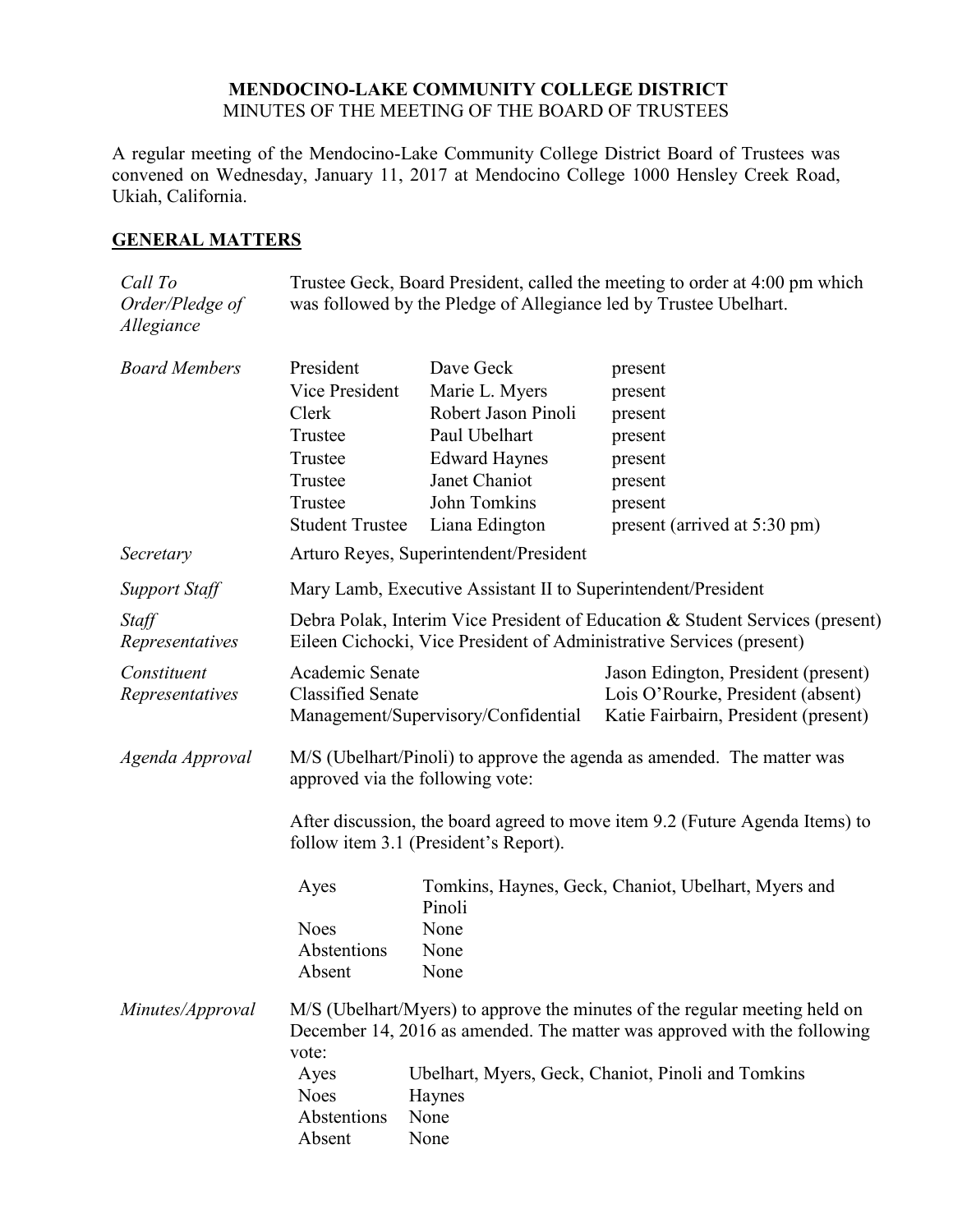# **CLOSED SESSION**

The Board adjourned to Closed Session at 4:06 PM.

#### **OPEN SESSION**

*Report of Action Taken in Closed Session*

The Board returned to open session at 5:47 PM with Board President Geck reporting no action taken on the items discussed in closed session.

*Public Comments* • There were no comments from members of the public.

## **PRESIDENT AND ADMINISTRATION REPORT**

A written report was presented by Superintendent/President Reyes. The following items were offered in addition:

 A presentation was made at the Rotary Club of Ukiah meeting yesterday which provided information regarding initiatives the college is currently working on. Dean Montes, Director Minerva Flores, Director Monica Flores and Interim Dean of Student Services Velasco presented to the group.

## **CONSENT AGENDA**

M/S (Pinoli/Tomkins) RESOLVED, That the Mendocino-Lake Community College District Board of Trustees does hereby approve the Consent Agenda as presented. The consent agenda was approved with the following vote:

| Ayes        | Tomkins, Haynes, Chaniot, Geck, Ubelhart, Myers and Pinoli                  |
|-------------|-----------------------------------------------------------------------------|
| <b>Noes</b> | None                                                                        |
| Abstentions | <b>None</b>                                                                 |
| Absent      | <b>None</b>                                                                 |
|             | Items with an asterisk * were approved by one motion as the Consent Agenda. |

## **Personnel**

| $Employment -$<br>Short-Term<br><b>Employees</b> | *RESOLVED, That the Mendocino-Lake Community College District Board of<br>Trustees does hereby ratify the employment of the short-term employees as<br>submitted and presented at the meeting.                                                                |
|--------------------------------------------------|---------------------------------------------------------------------------------------------------------------------------------------------------------------------------------------------------------------------------------------------------------------|
| $Employment - Part-$<br>Time Faculty             | *RESOLVED, That the Mendocino-Lake Community College District Board of<br>Trustees does hereby approve the employment of the part-time faculty for the<br>spring 2017 semester as submitted and presented at the meeting.                                     |
| Resignation/Retire<br>ment - Faculty             | *RESOLVED, That the Mendocino-Lake Community College District Board of<br>Trustees does hereby ratify the resignation of Lisa Woods effective January 17,<br>2017 as submitted and presented at the meeting.                                                  |
| Resignation/Retire<br>$ment - Classified$        | *RESOLVED, That the Mendocino-Lake Community College District Board of<br>Trustees does hereby ratify the resignation of Andrea Diebold effective January<br>6, 2017 and Julieta Marks effective April 30, 2017 as submitted and presented<br>at the meeting. |
| $Transfer - Full-$                               | *RESOLVED, That the Mendocino-Lake Community College District Board of                                                                                                                                                                                        |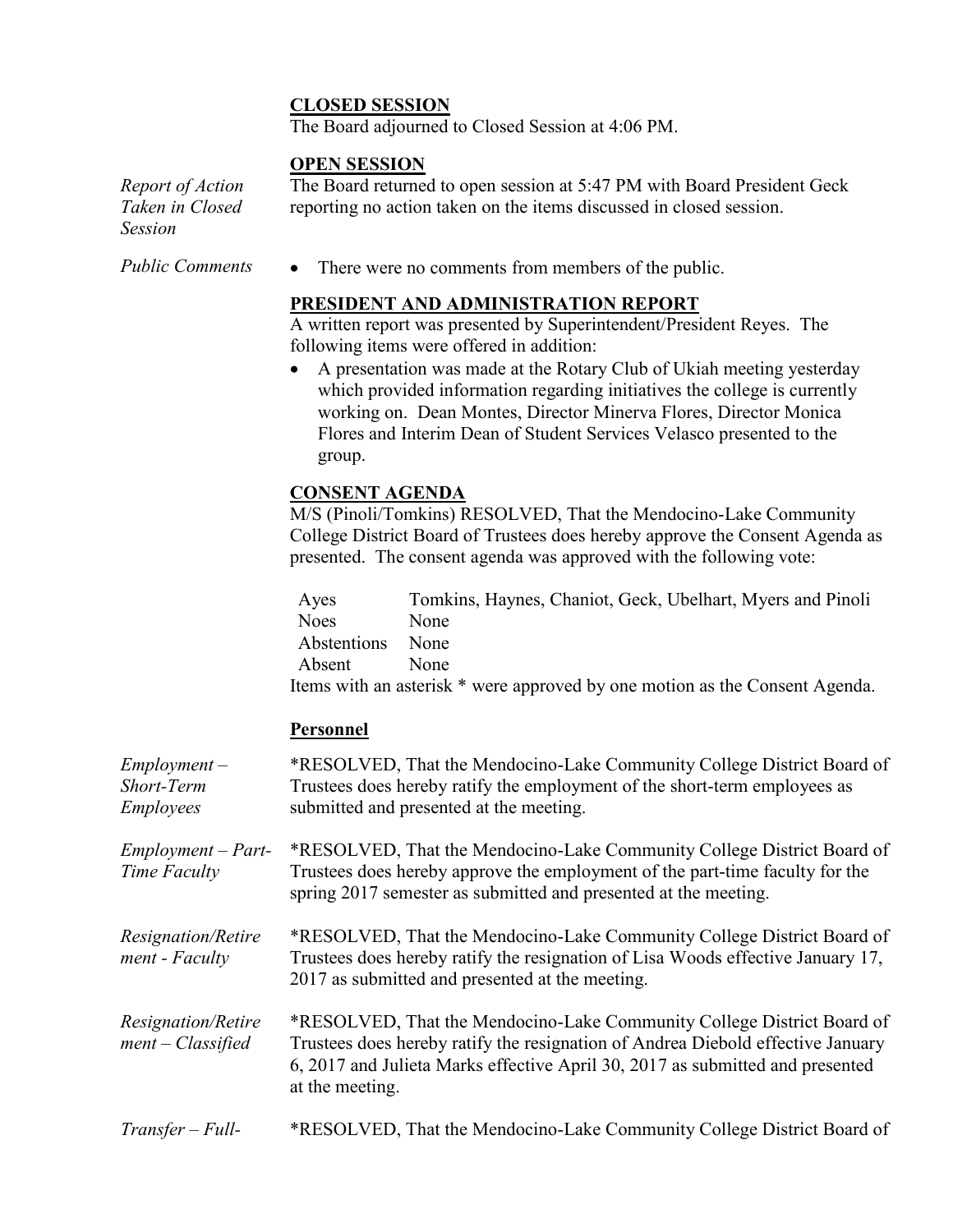| Time Faculty                                                                               | Trustees does hereby approve the faculty transfer of Rhea Hollis from DSPS<br>Counselor to Adult & Career Education Counselor effective March 1, 2017.                                                                                                                                                                     |                                                                                    |  |  |
|--------------------------------------------------------------------------------------------|----------------------------------------------------------------------------------------------------------------------------------------------------------------------------------------------------------------------------------------------------------------------------------------------------------------------------|------------------------------------------------------------------------------------|--|--|
| Change of Position<br>$-Management$                                                        | *RESOLVED, That the Mendocino-Lake Community College District Board of<br>Trustees does hereby approves the change of position for Monica Flores to<br>Program Manager – CAMP to Program Manager – CAMP & HSI effective<br>March 1, 2017.                                                                                  |                                                                                    |  |  |
| Fiscal Report as of<br>November 30, 2016                                                   | <b>Other Items</b><br>*RESOLVED, That the Mendocino-Lake Community College District Board of<br>Trustees does hereby accept the fiscal report as submitted.                                                                                                                                                                |                                                                                    |  |  |
| <b>Board of Trustees</b><br><b>Budget Parameters</b><br>for District 2017-<br>2018 Budgets | *RESOLVED, That the Mendocino-Lake Community College District Board of<br>Trustees does hereby adopt the 2017-2018 Budget Parameters for District 2017-<br>2018 budgets as presented.                                                                                                                                      |                                                                                    |  |  |
| Donation                                                                                   | *RESOLVED, That the Mendocino-Lake Community College District Board of<br>Trustees does hereby accept the donation by Nicholas Petti as presented.                                                                                                                                                                         |                                                                                    |  |  |
| Contracts and<br>$A$ greements $-$<br>Quarterly<br>Ratification                            | <b>ACTION ITEMS</b><br>After reviewing the information provided, the following action was taken:<br>M/S (Haynes/Ubelhart) that the Board of Trustees of the Mendocino-Lake<br>Community College District does hereby ratify the contracts and agreements as<br>presented. The motion was approved with the following vote: |                                                                                    |  |  |
|                                                                                            | Ayes<br><b>Noes</b><br>Abstentions<br>Absent                                                                                                                                                                                                                                                                               | Tomkins, Haynes, Geck, Chaniot, Ubelhart, Myers and Pinoli<br>None<br>None<br>None |  |  |
| Non Resident<br><b>Tuition Fee</b>                                                         |                                                                                                                                                                                                                                                                                                                            | After reviewing the information provided, the following action was taken:          |  |  |
|                                                                                            | M/S (Chaniot/Myers) that the Board of Trustees of the Mendocino-Lake<br>Community College District does hereby adopt the 2017-2018 nonresident<br>tuition fee of \$234 as presented. The motion was approved with the following<br>vote:                                                                                   |                                                                                    |  |  |
|                                                                                            | Ayes<br><b>Noes</b><br>Abstentions<br>Absent                                                                                                                                                                                                                                                                               | Tomkins, Haynes, Geck, Chaniot, Ubelhart, Myers and Pinoli<br>None<br>None<br>None |  |  |
| <b>Board Policy</b><br>Additions and                                                       | After reviewing the information provided, the following action was taken:                                                                                                                                                                                                                                                  |                                                                                    |  |  |
| Revisions - Second<br>Reading                                                              | M/S (Pinoli/Myers) that the Board of Trustees of the Mendocino-Lake<br>Community College District does hereby adopt the additions and/or revisions to<br>Board Policy 4230 and Board Policy 5010 as presented. The motion was<br>approved with the following vote:                                                         |                                                                                    |  |  |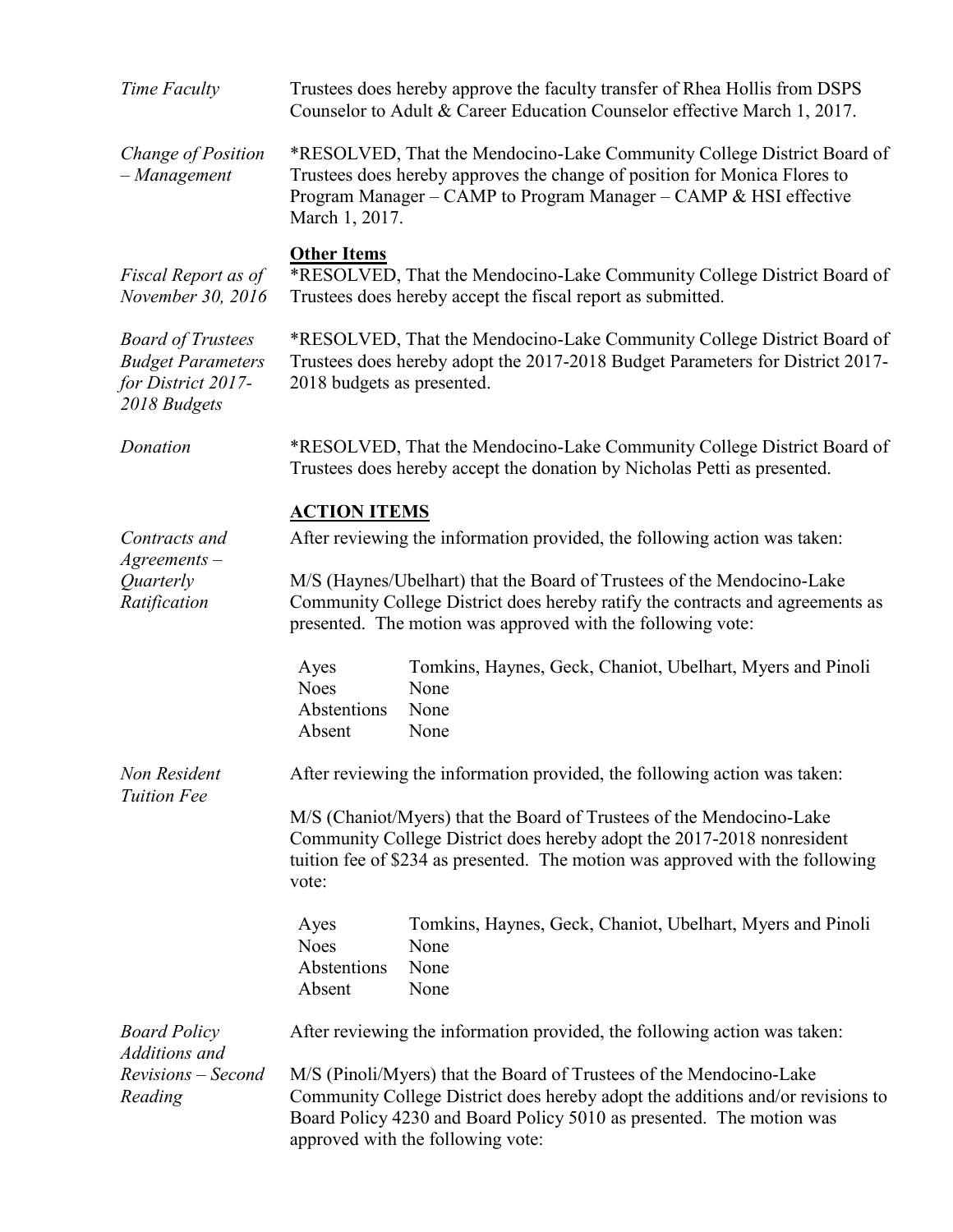|                                                                        | Tomkins, Haynes, Geck, Chaniot, Ubelhart, Myers and Pinoli<br>Ayes<br><b>Noes</b><br>None<br>Abstentions<br>None<br>None<br>Absent                                                                                                                                                                                                                                                                                                                           |  |  |  |
|------------------------------------------------------------------------|--------------------------------------------------------------------------------------------------------------------------------------------------------------------------------------------------------------------------------------------------------------------------------------------------------------------------------------------------------------------------------------------------------------------------------------------------------------|--|--|--|
| <b>Big Picture</b>                                                     | A presentation on the recent Mendocino College cultural events was made by<br>Chantell Martinez, Native American and Other Populations Outreach and<br>Support Specialist (via video) and Monica Flores, CAMP Director.                                                                                                                                                                                                                                      |  |  |  |
|                                                                        | <b>INFORMATIONAL ITEMS AND REPORTS</b>                                                                                                                                                                                                                                                                                                                                                                                                                       |  |  |  |
| Mendocino College<br>Foundation, Inc.                                  | A written report was submitted by Katie Fairbairn, Executive Director of the<br>Mendocino College Foundation, Inc. as information.                                                                                                                                                                                                                                                                                                                           |  |  |  |
| <b>Constituents Group</b><br>Reports                                   | <b>Classified</b><br>A written report was submitted as information by Classified Senate President<br>Lois O'Rourke.                                                                                                                                                                                                                                                                                                                                          |  |  |  |
|                                                                        | <b>Academic Senate</b><br>Academic Senate President Edington made an oral report to the Board.                                                                                                                                                                                                                                                                                                                                                               |  |  |  |
| <b>Board Policy</b><br>Additions and<br>$Revisions - First$<br>Reading | The revisions to the Board policies are presented as information for review.<br>Voting on the revisions and additions presented will take place at the February<br>2017 meeting. Any questions regarding the policies presented may be<br>forwarded to the President's Office for consideration by the President's Policy<br>and Advisory Committee.                                                                                                         |  |  |  |
|                                                                        | <b>TRUSTEE COMMUNICATION</b>                                                                                                                                                                                                                                                                                                                                                                                                                                 |  |  |  |
| <b>Trustee Reports</b>                                                 | Trustees commented orally on their recent college-related activities.                                                                                                                                                                                                                                                                                                                                                                                        |  |  |  |
|                                                                        | Trustee Ubelhart was recognized for completing the Excellence in Trusteeship<br>program offered through the Community College League of California. He<br>shared his insight about the program with his fellow trustees.                                                                                                                                                                                                                                     |  |  |  |
| Future Agenda<br>Items                                                 | In reviewing the list from the December 2016 board meeting, the following<br>items were determined to be of interest to the majority of the board members<br>and will be presented at a future board meeting:                                                                                                                                                                                                                                                |  |  |  |
|                                                                        | An informational report on how many grants we currently have in place<br>Campus morale survey which will be vetted and created through the shared<br>government process and will include equity<br>Workshop on student housing or dormitories<br>Insurance – what kinds of insurance do we have in place and what are our<br>٠<br>coverages, etc.<br>Presentation on Global International Student program through Community<br>College League of California. |  |  |  |